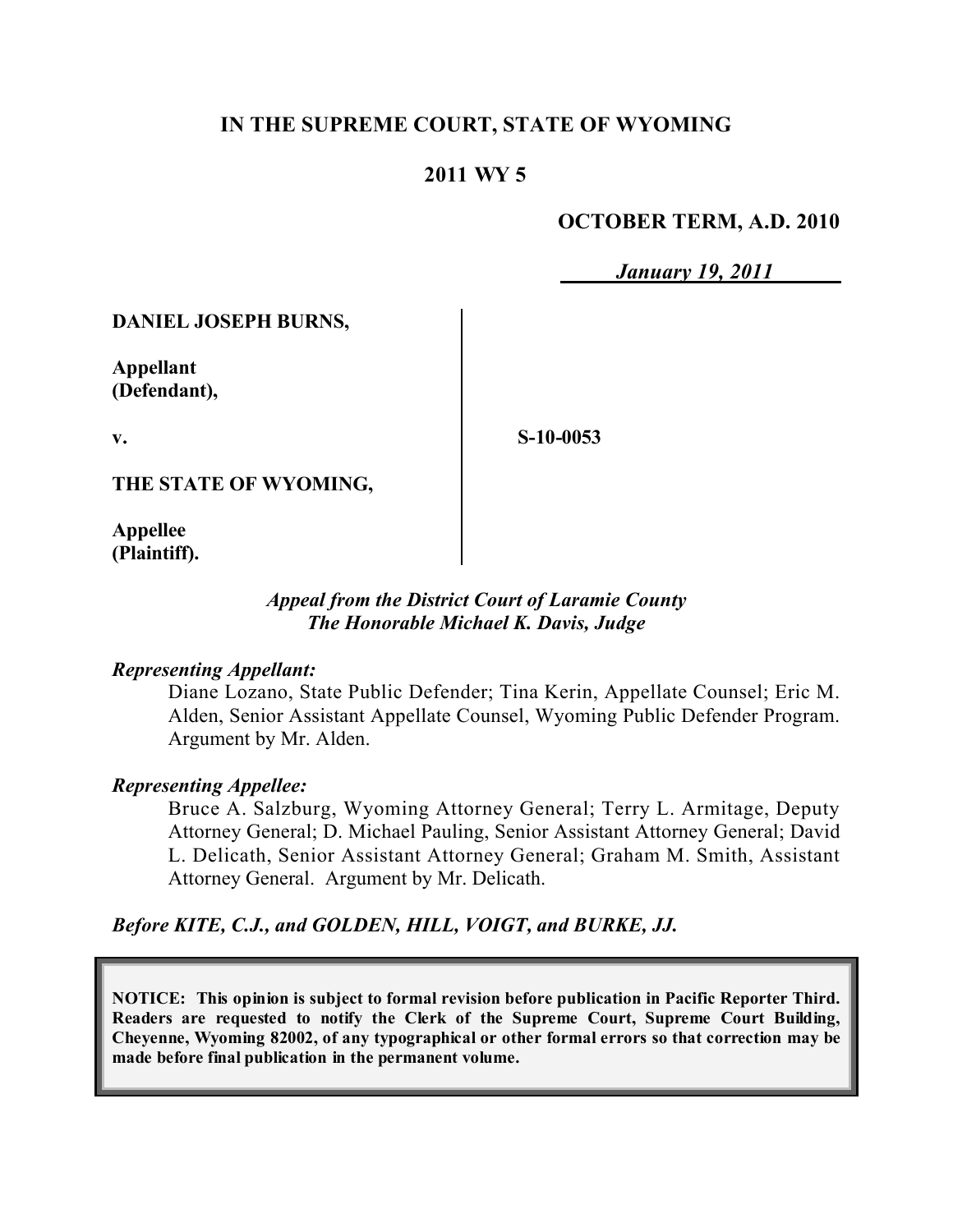**GOLDEN**, Justice.

[¶1] Appellant Daniel Joseph Burns entered a conditional plea of guilty to felony possession of a controlled substance, namely marijuana.<sup>1</sup> Burns reserved the right to challenge the district court's in limine ruling which prohibited him from presenting at trial any evidence and defense theories to the effect that he lawfully obtained the marijuana pursuant to a valid prescription of a practitioner in Colorado. We will affirm.

#### **ISSUE**

[¶2] Burns presents one issue for our review:<sup>2</sup>

Does the fact that a defendant obtained a Schedule I controlled substance pursuant to a valid order of a practitioner in another state constitute a defense under W.S. § 35-7-1031(c)?

### **FACTS**

[¶3] On March 12, 2009, a trooper with the Wyoming Highway Patrol stopped Burns for speeding in Laramie County, Wyoming. Upon approaching Burns' vehicle, the trooper detected a strong odor of marijuana emanating from inside the vehicle. Burns acknowledged the presence of marijuana in the vehicle and stated it was for "medical use." A search of the vehicle revealed 666 grams, roughly one and one-half pounds, of marijuana. Burns was arrested and later charged with felony possession of a Schedule I controlled substance under Wyo. Stat. Ann.  $$35-7-1031(c)(iii)$  (LexisNexis 2009).<sup>3</sup>

<sup>3</sup> That statute states in relevant part:

 <sup>1</sup> Although the Wyoming Controlled Substances Act uses the spelling "marihuana" we will use the more common spelling "marijuana."

<sup>&</sup>lt;sup>2</sup> In his brief, Burns randomly throws in argument regarding Wyo. Stat. Ann. § 35-7-1024 (LexisNexis 2009). In particular, he questions whether, as the ultimate user of the marijuana at issue, that provision insulates him from criminal liability. This issue was not raised below and, consequently, it was waived by Burns' guilty plea. *Tucker v. State*, 2009 WY 107, ¶¶ 30-31, 214 P.3d 236, 245-46 (Wyo. 2009); *Kunselman v. State*, 2008 WY 85, ¶¶ 11-12, 188 P.3d 567, 569-70 (Wyo. 2008); *Morgan v. State*, 2004 WY 95, ¶¶ 23-25, 95 P.3d 802, 808-09 (Wyo. 2004); *Bailey v. State*, 12 P.3d 173, 177-78 (Wyo. 2000). We therefore will not address the argument.

<sup>(</sup>c) It is unlawful for any person knowingly or intentionally to possess a controlled substance unless the substance was obtained directly from, or pursuant to a valid prescription or order of a practitioner while acting in the course of his professional practice, or except as otherwise authorized by this Act. Any person who violates this subsection:

<sup>(</sup>i) And has in his possession a controlled substance in the amount set forth in this paragraph is guilty of a misdemeanor punishable by imprisonment for not more than twelve (12)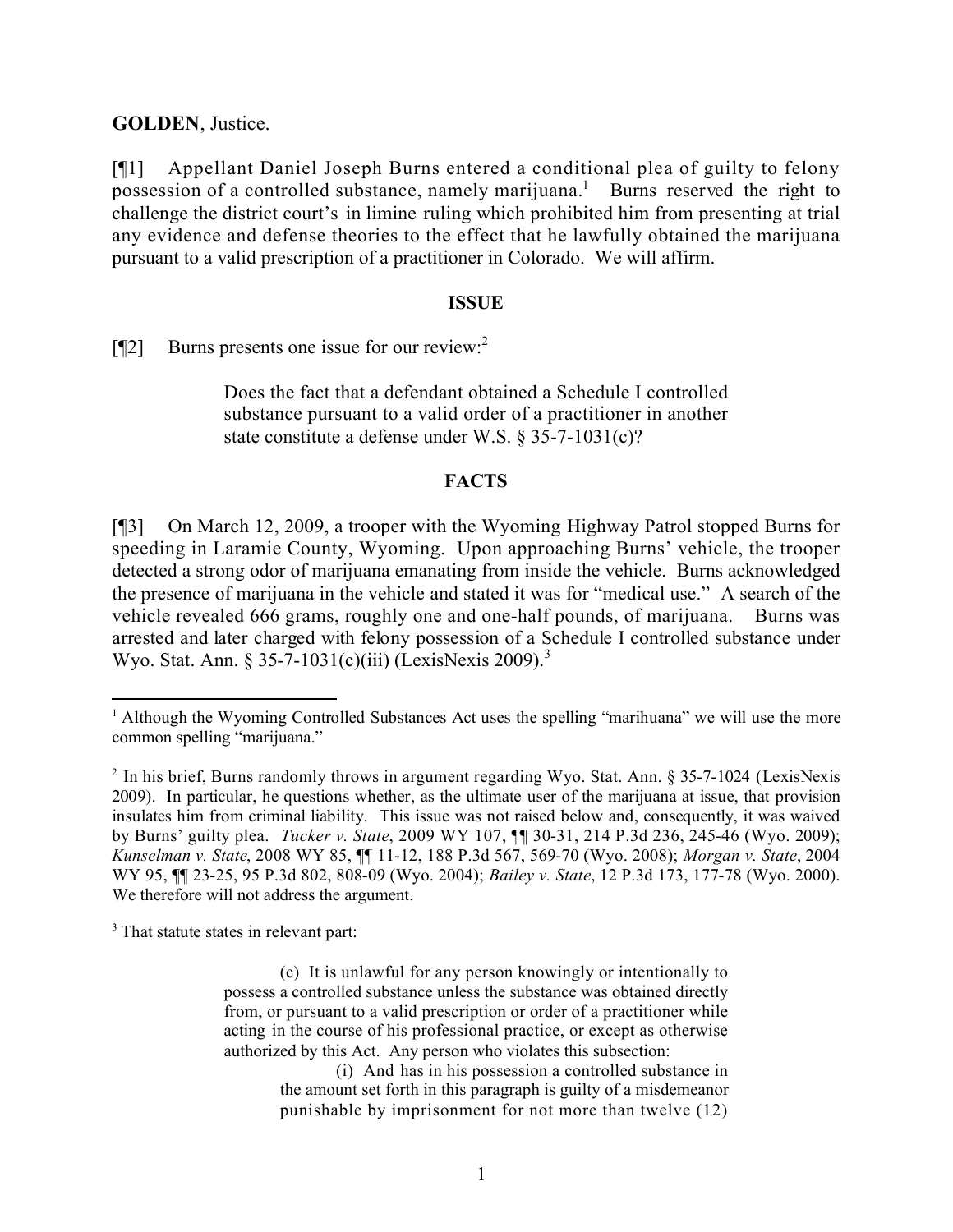[¶4] As the case progressed to trial, Burns made known his intention to defend against the charge on the basis that he had legally obtained the marijuana pursuant to a valid prescription or order of a practitioner in Colorado under that state's medical marijuana laws. He submitted a proposed jury instruction setting forth that theory of defense, and listed as exhibits in his pre-trial memorandum his Colorado medical marijuana registry card and associated physician certification. The State responded by filing a motion in limine to exclude from trial

> any evidence of, or defenses based upon, (1) the Defendant's admission to, or status on, the Medical Marijuana Registry maintained by the Colorado Department of Public Health and Environment; (2) the Defendant's "debilitating medical condition" as defined by or related to the Colorado Medical Marijuana Registry or the Defendant's alleged medical use of mari[j]uana; and (3) the medical efficacy of mari[j]uana.

In that motion, the State also sought to exclude Burns' proposed jury instruction to the effect that a valid prescription or order of a practitioner was a defense to the possession charge under Wyoming law.

[¶5] Not surprisingly, Burns resisted the State's motion. He maintained that the Colorado medical marijuana registry card and the physician's certification, pursuant to which he claimed to have acquired and possessed the marijuana, constituted a valid prescription or order of a practitioner as contemplated by § 35-7-1031(c) and, accordingly, provided him a statutorily recognized defense against the possession charge that he was entitled to present at trial. The district court disagreed and granted the State's motion in its entirety.

[¶6] Thereafter, and pursuant to a plea agreement, Burns entered a conditional guilty plea to the possession charge, reserving the right to challenge the district court's in limine ruling. After receiving the State's assurance that it would not pursue prosecution of the possession charge in the event this Court reversed its ruling, the district court accepted Burns'

 $\overline{a}$ 

months, a fine of not more than one thousand dollars  $(1,000.00)$ , or both.  $\ldots$  For purposes of this paragraph, the amounts of a controlled substance are as follows:

(A) For a controlled substance in plant form, no more than three (3) ounces; \* \* \* \*

(iii) And has in his possession any other controlled substance classified in Schedule I, II or III in an amount greater than set forth in paragraph  $(c)(i)$  of this section, is guilty of a felony punishable by imprisonment for not more than five (5) years, a fine of not more than ten thousand dollars (\$10,000.00), or both[.]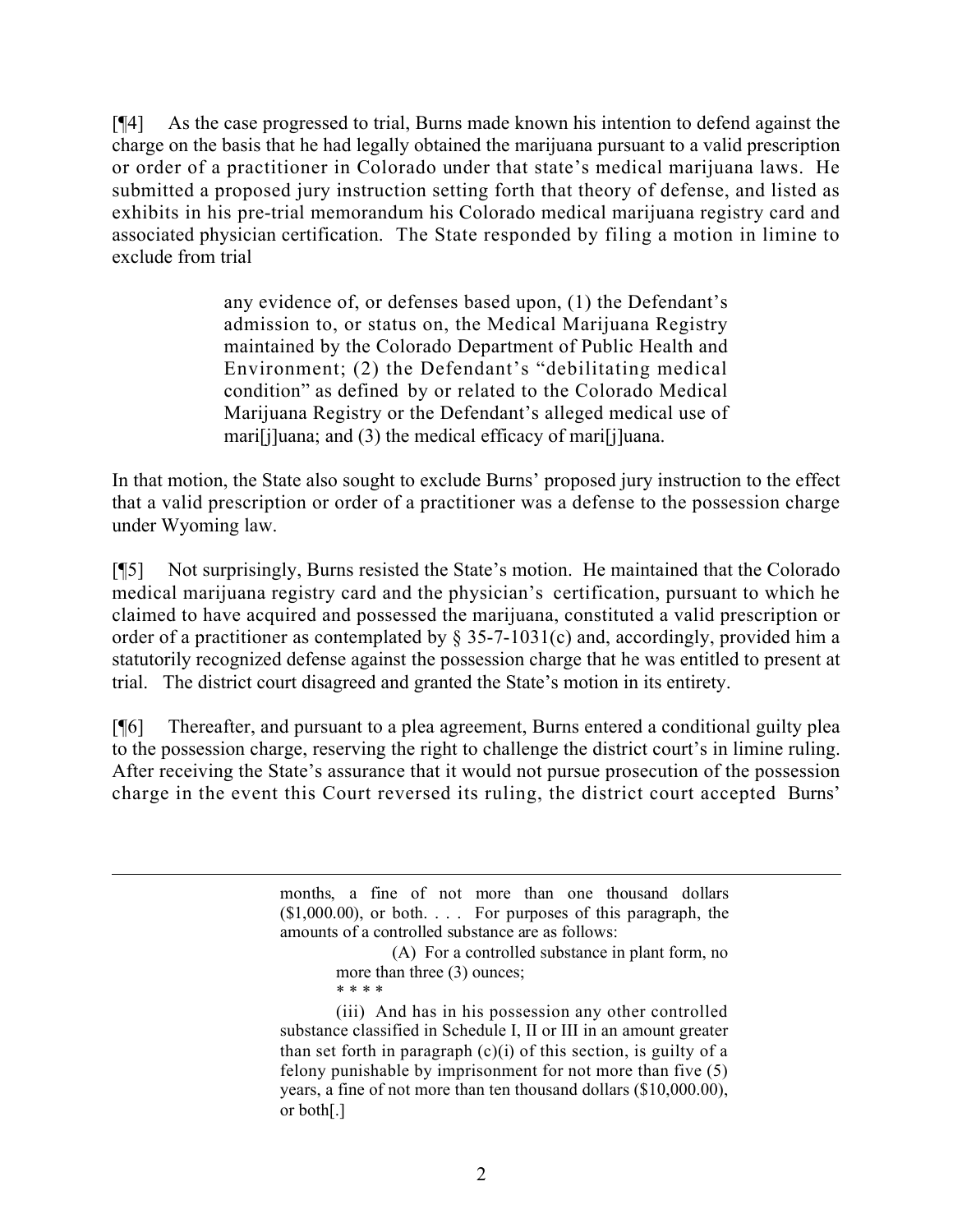conditional plea<sup>4</sup> and sentenced him in accordance with the plea agreement to a suspended prison term of two to four years. This appeal ensued.

### **DISCUSSION**

[¶7] We must begin by noting that Burns' appellate brief fails to directly address or provide authority relevant to the issue presented. For instance, review would require this Court to analyze the meaning of § 35-7-1031(c). Burns provides no cogent argument or pertinent legal authority relating to this statute. Generally, this Court would decline to do Burns' work for him and summarily affirm. *See generally*, *Neidlinger v. State*, 2010 WY 54, ¶ 7, 230 P.3d 306, 308 (Wyo. 2010); *Gabbert v. State*, 2006 WY 108, ¶ 25, 141 P.3d 690, 698 (Wyo. 2006), *abrograted on other grounds by Granzer v. State*, 2008 WY 118, 193 P.3d 266 (Wyo. 2008). However, despite Burns' extreme failure in appellate briefing, we will not invoke this extraordinary measure given the specific facts and circumstances of this case.

[¶8] The issue preserved for our review concerns the propriety of the district court's in limine ruling. "The purpose of a motion in limine is to obtain the court's pretrial ruling on the admissibility of evidence." *Reichert v. Phipps*, 2004 WY 7, ¶ 4 n.1, 84 P.3d 353, 355 n.1 (Wyo. 2004). As with other evidentiary decisions, the question of whether or not to grant a motion in limine is left to the sound discretion of the trial court. *Capshaw v. WERCS*, 2001 WY 68,  $\sqrt{9}$  5, 28 P.3d 855, 857 (Wyo. 2001). We afford considerable deference to a trial court's evidentiary ruling and will not reverse as long as a reasonable basis exists for that ruling. *Armstrong v. Hrabal*, 2004 WY 39, ¶ 10, 87 P.3d 1226, 1230 (Wyo. 2004). The burden is upon the person losing the motion to establish an abuse of discretion. *Brown v. State*, 2005 WY 37, ¶ 12, 109 P.3d 52, 56 (Wyo. 2005).

[¶9] The district court ruled as a matter of law that the proffered evidence and defense theory were not relevant. Our review of this issue requires an analysis of  $\S 35$ -7-1031(c). Since the issue in this case presents a question of law, our review is de novo. *Dougherty v. State*, 2010 WY 116, ¶ 4, 237 P.3d 403, 404 (Wyo. 2010); *Crain v. State*, 2009 WY 128, ¶ 8, 218 P.3d 934, 938 (Wyo. 2009).

[ $[10]$  Section 35-7-1031(c), in pertinent part, makes it unlawful in Wyoming to possess marijuana "unless the substance was obtained directly from, or pursuant to a valid prescription or order of a practitioner while acting in the course of his professional practice." The district court's in limine ruling was based on its determination that Burns' Colorado medical registry card and the physician's certification were not the equivalent of a "prescription or order" as intended under the statute. Consequently, the district court concluded the exception did not apply to Burns' situation.

 <sup>4</sup> The district court was concerned that the conditional plea would not be valid under *Johnson v. City of Laramie*, 2008 WY 73, ¶¶ 5,6, 187 P.3d 355, 356-57 (Wyo. 2008), because determination of the issue on appeal might not fully resolve the case.